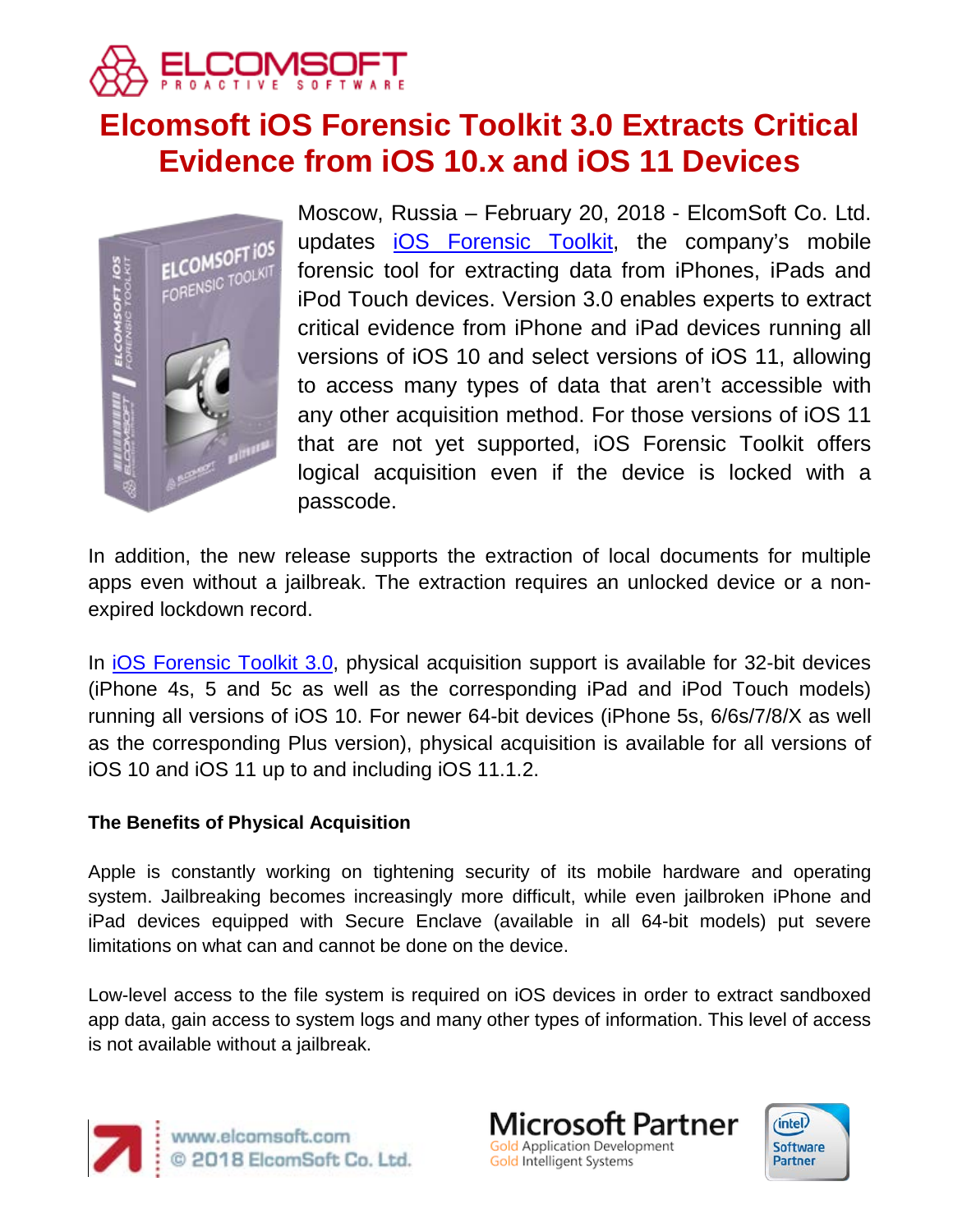

[iOS Forensic Toolkit 3.0](https://www.elcomsoft.com/eift.html) adds support for the newly emerged jailbreaks and adapts to the changes made by Apple in iOS 11, thus enabling physical acquisition support for devices running all versions of iOS 10 and iOS 11.0 through 11.1.2.

Compared to other acquisition methods such as backup analysis, physical acquisition has a number of tangible benefits. When operating on jailbroken devices, iOS Forensic Toolkit can extract the complete file system of the device, providing full access to sandboxed application data, downloaded mail as well as many other types of information that aren't available with any other acquisition type.

Physical acquisition returns all of the following:

- Full location history stored in the device
- The full, decrypted copy of the iPhone, iPad or iPod Touch file system
- Access to sandboxed app data
- Access to conversation histories carried over in some of the most secure messaging apps including Facebook, WhatsApp, Skype and Telegram
- All system logs, temporary files and write-ahead logs (WAL)
- Downloaded email messages

## **Pricing and Availability**

[Elcomsoft iOS Forensic Toolkit 3.0](https://www.elcomsoft.com/eift.html) is immediately available. North American pricing starts from \$1,499. Both Windows and Mac OS X versions are supplied with every order. Existing customers can upgrade at no charge or at a discount depending on their license expiration.

# **Compatibility**

Windows and macOS versions of **[Elcomsoft iOS Forensic Toolkit](https://www.elcomsoft.com/eift.html)** are available. Physical acquisition support for the various iOS devices varies depending on lock state, jailbreak state and the version of iOS installed. For some devices running some versions of iOS logical acquisition is the only available method.

At this time, iOS Forensic Toolkit can perform physical acquisition of the following devices:

- iOS 8.0 through 8.4: all devices
- iOS 9.0 through 9.3.3: all devices (9.3.4: 32-bit only)
- iOS 10.0 through 10.3.3: all devices capable of running iOS 10
- iOS 11.0 through 11.2.1: all devices capable of running iOS 11



**Microsoft Partner** Gold Application Development Gold Intelligent Systems